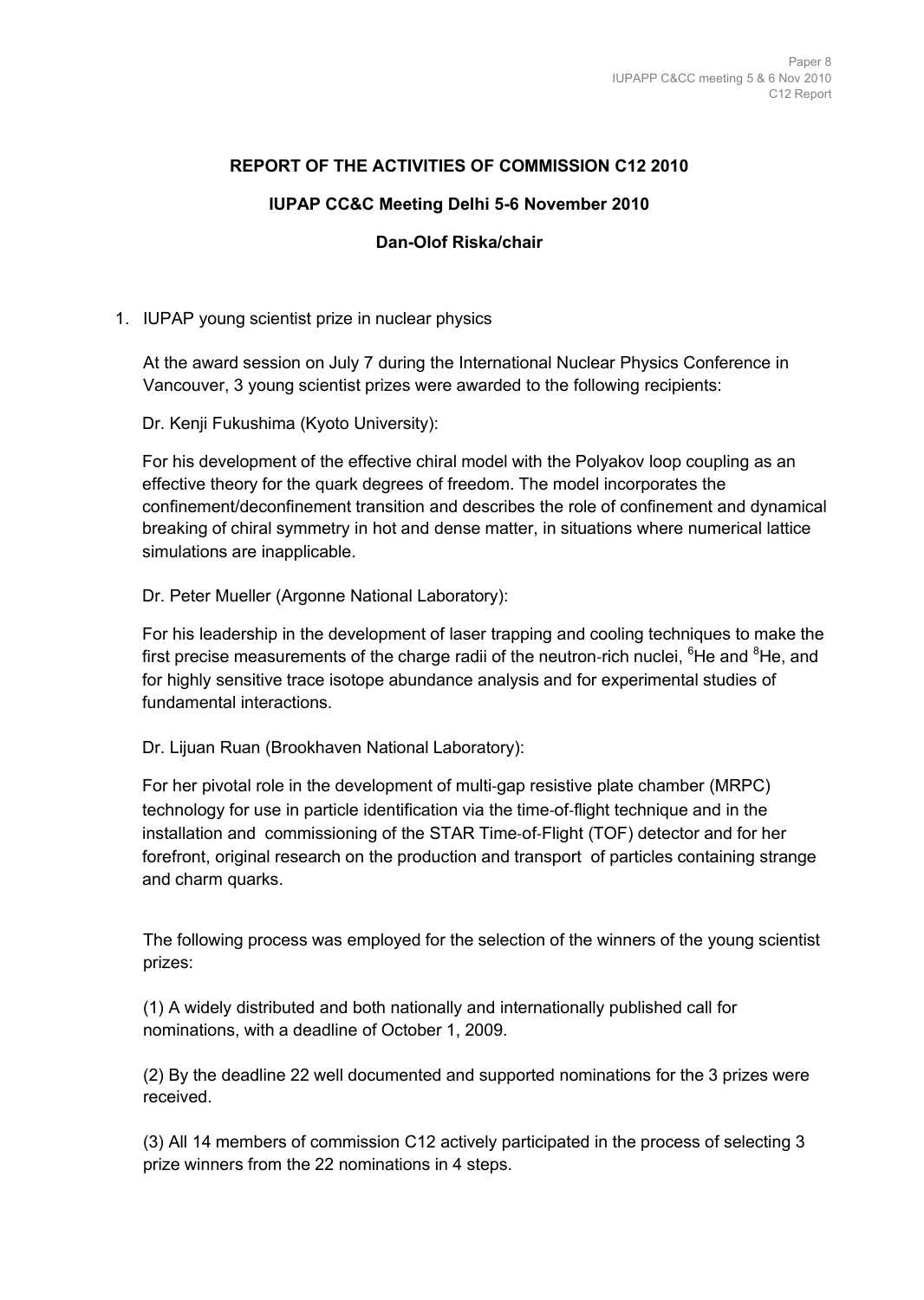Step 1: For each nominee 3 different members of C12 were assigned for an assessement of his/her merits. By using weighted criteria for each candidate this process converged to a preliminary short list of 10 candidates.

Step 2: Each member of C12 was asked to select 3 nominees from the short list of 10 in priority order, giving 3 points to the first nominee, 2 points to the second and 1 point to the third nominee. This process converged to 4 nominees, whose point sums were clearly larger than those of the remainder.

Step 3: Each member of C12 was asked to enter qualitative arguments in favor of candidates in the secondary short list of 4. This process led to unanimity on two of the 4 nominees on the short list. For the selection of one out of the remaining 2 nominees 6 C12 members gave arguments in favor of one and 4 in favor of the other. These arguments referred to the type of work done by the two candidates, the bibliometrical indices of their published work and the goal of a geographical balance between the prize winners.

A second stage of these email exchanges led to 8 "votes" in favor of the nominee, who received 6 supporting emails in the first stage and 4 in favor of the nominee, who received 4 supporting emails in the first stage. One C12 member abstained in this "step 3" and the chair cast no "vote". As C12 has 14 members, the majority of 8 votes for the first against the minority of 4 for the second nominee, then brought this selection process to conclusion.

### 2. C12 annual meeting in Vancouver, 5 July, 2010

The annual meeting of the commission C12 was held at the University of British Columbia on 5 July, 2010 in connection with the IUPAP sponsored conference International Nuclear Physics Conference INPC 2010. The minutes are appended to this report.

At the meeting the chair was mandate to activate the formation of the new IUPAP-IUPAC joint working group on the evaluation and adjudication super-heavy elements beyond Z=112. The earlier group has continued its work without any clear IUPAP mandate, and has completed reports on elements 114 and 116. The matter will be pursued by IUPAP secretary general Kirby-Harris together with IUPAC executive director Terry Renner.

3. Conference recommendations

At the annual meeting of C12 the following recommendations for IUPAP conference sponsorship were made:

Conferences in 2011:

Category A support:

1. The 22nd conference on ultrarelativistic heavy-ion collisions ("**Quark Matter 2011**"), Annecy, France, May 23-28, 2011,

2. The 19<sup>th</sup> Particles and Nuclei International Conference ("**PANIC 2011**"), Cambridge, Massachusetts, USA, July 24-29, 2011.